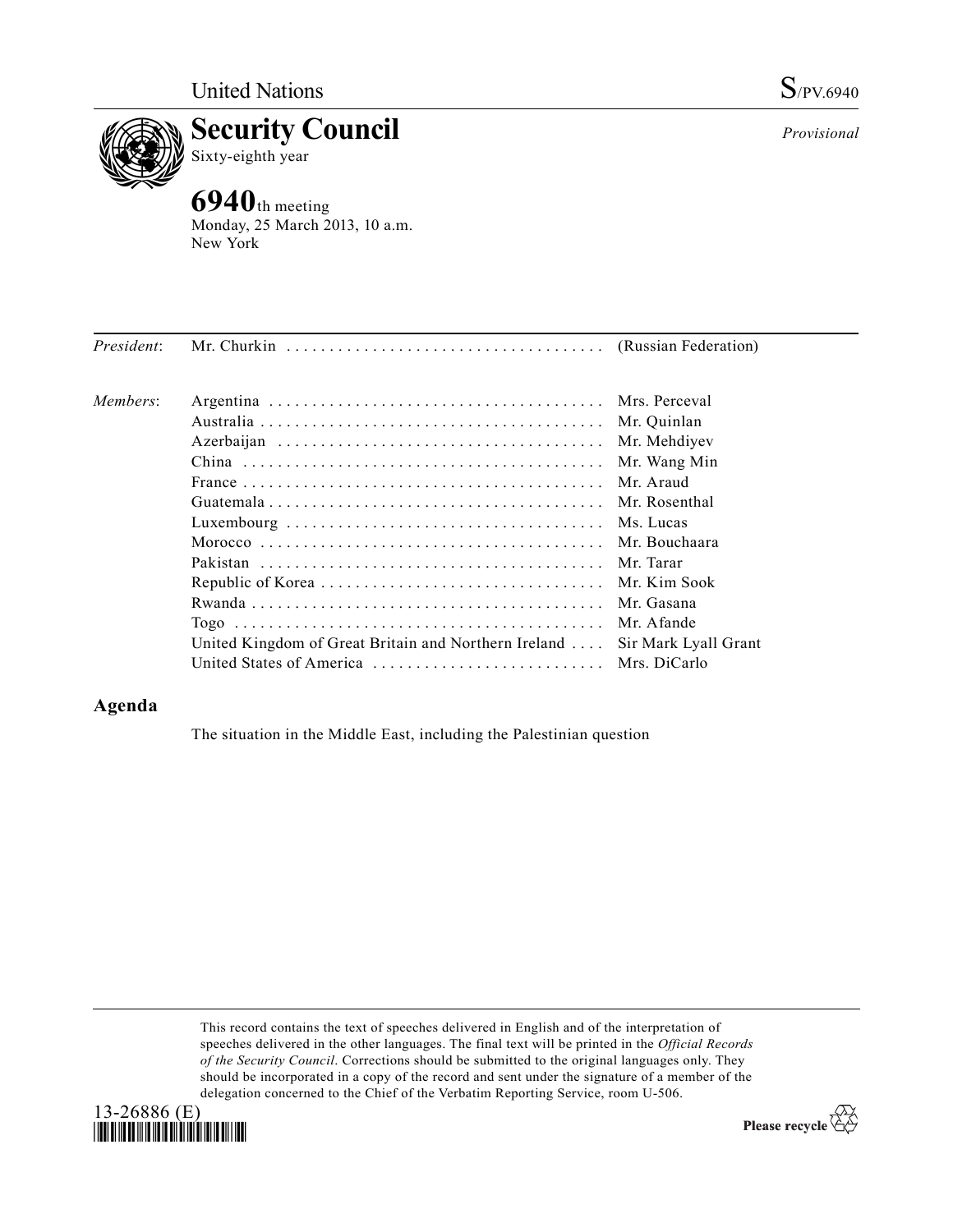*The meeting was called to order at 10.05 a.m.*

## **Adoption of the agenda**

*The agenda was adopted.*

## **The situation in the Middle East, including the Palestinian question**

**The President** (*spoke in Russian*): In accordance with rule 39 of the Council's provisional rules of procedure, I invite Mr. Robert Serry, Special Coordinator for the Middle East Peace Process and Personal Representative of the Secretary-General, to participate in this meeting.

The Security Council will now begin its consideration of the item on its agenda.

I give the floor to Mr. Serry.

**Mr. Serry**: As the peoples of the Middle East face a period of extraordinary challenges and turmoil, establishing the groundwork necessary for a credible Israeli-Palestinian peace process remains a core priority for the United Nations. President Obama's visit to the region last week marked an important opportunity to reinvigorate efforts towards a two-State solution. President Obama met with leaders on both sides. He also visited His Majesty King Abdullah of Jordan, who has been central to recent dialogue initiatives. In a direct follow-up to the visit, the United States Secretary of State Mr. John Kerry met with President Abbas in Amman and returned to Jerusalem to meet with Prime Minister Netanyahu.

The United Nations welcomes the continued commitment of the United States to the peace process, and we appreciate President Obama's strong reaffirmation of a two-State solution as necessary, just and possible in his speech of 21 March, in which he called for an independent and viable Palestine while emphasizing Israelis' right to insist on safeguarding their security. The United States President also recalled that he had previously proposed principles on the issues of territory and security that he believes can be the basis for talks, and called on Arab States to take steps towards normalized relations with Israel. On 22 March, regarding an important related development and a hopeful signal for the stability of the region, the Secretary-General welcomed the news that the Governments of Israel and Turkey had agreed to restore normal relations between each other and expressed his

appreciation for President Obama's role in reaching that positive outcome.

On 18 March, a new Israeli Government was confirmed by the Knesset. In his congratulatory letter to Prime Minister Netanyahu, the Secretary-General stated that he counted on the Prime Minister's commitment to the two-State solution, and he expressed the view that it will be critical this year to achieve substantial results that would strengthen Israel's security, as well as its regional and international standing, and fulfil the legitimate aspirations of the Palestinians to a sovereign, independent and viable Palestinian State.

Both Prime Minister Netanyahu and President Abbas reiterated their commitment to the two-State solution as essentially the only prospect for the future of Israelis and Palestinians, while they undeniably differ on its terms and on how to attain it. It is incumbent upon us, as the United Nations, and the international community, to help them bridge those differences. Much work lies ahead. We should not underestimate the difficulties, but neither should we belittle the real possibility of overcoming them. It is now time for all of us to come together in concerted action and support a serious international initiative, including through a revitalized Quartet that engages more broadly with key Arab partners and regional and other stakeholders.

Efforts currently under way offer the chance for a new beginning and a renewed push for serious political progress. Therein lies opportunity, but we worry that it will not last if the volatile situation on the ground is not urgently addressed at the same time. Both parties should undertake constructive steps and work to reverse negative trends. In that context, we note that there were no new settlement announcements during the reporting period, and that three structures in settlement outposts were demolished on 18 March. The period also registered fewer incursions by Israeli security forces in the West Bank, including in Area A, as well as a decrease in demolitions of Palestinian structures.

The United Nations position is clear and firm on all the aforementioned issues. It is now our hope that those initial signals that the negative measures on the ground are being reversed will take hold and create a conducive environment for a meaningful political process to take shape.

Overall, it must be said that the levels of violence remained high. Several clashes took place during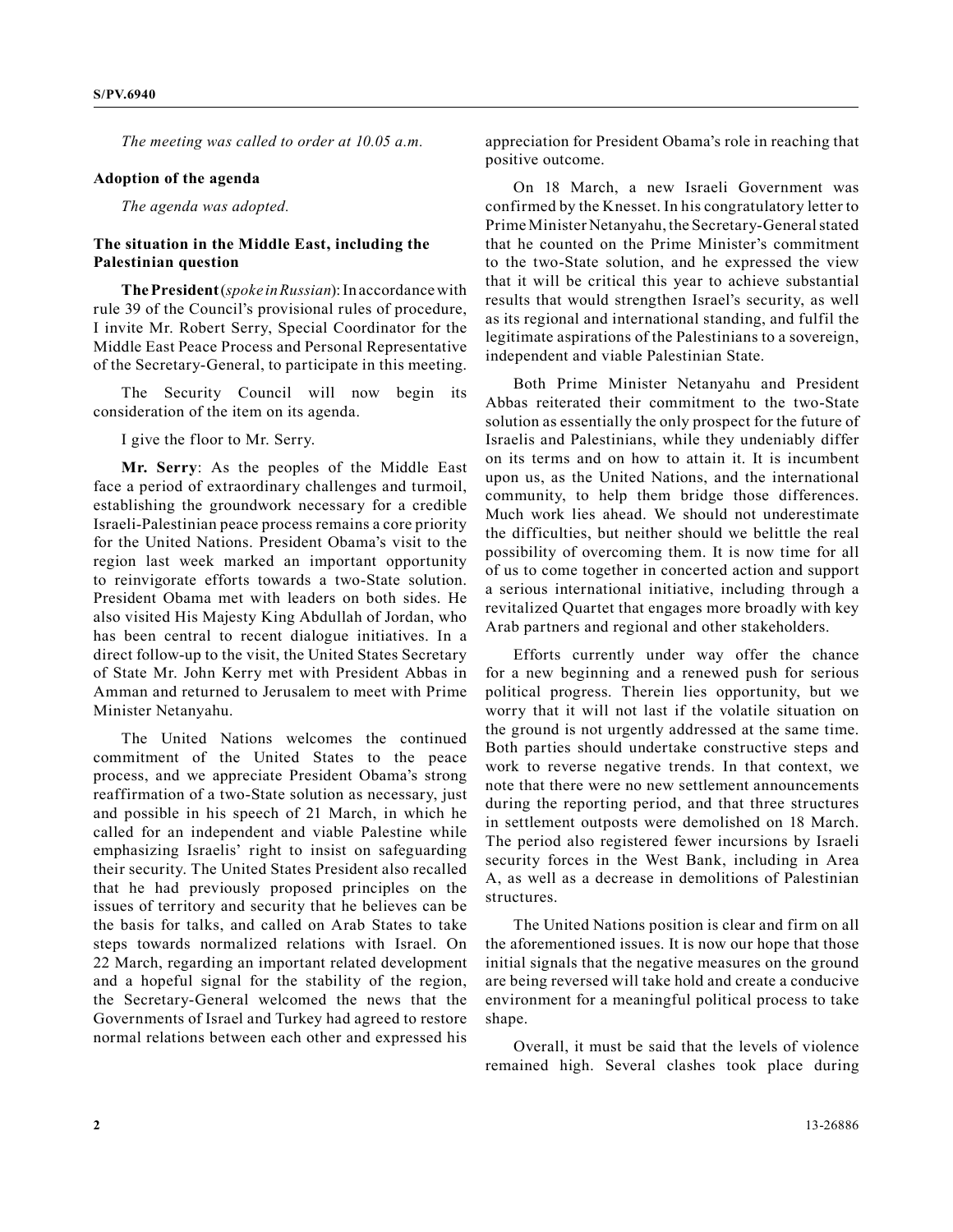protests, including in solidarity with Palestinian prisoners, which caused the death of one Palestinian. The use of rubber-coated bullets by Israeli security forces continues to result in a high number of Palestinian injuries, including those of a 23-year-old man who recently died from wounds suffered when hit on his head by a rubber-coated bullet on 22 February. A third Palestinian died on 15 March after an Israel security forces gas canister had earlier entered his taxi in East Jerusalem. Thirteen Israeli soldiers were also injured.

Tensions also extended to Jerusalem, with multiple clashes taking place at the Temple Mount/Haram al-Sharif compound, including on 3 and 6 March, and again on 8 March when dozens of Israeli police officers entered the compound and fired stun grenades at Palestinians throwing rocks and Molotov cocktails. The Secretary-General stresses the importance for protests to remain strictly non-violent and for the right to peaceful protest to be fully respected.

Settler violence against Palestinians continued, injuring six. On 12 March, a Palestinian man died of his injuries after he had been run over by a settler vehicle near Salfit on 9 March. Settler attacks on Palestinian orchards resulted in damage to over 590 trees, while stone throwing at Palestinian vehicles in the West Bank resulted in material damage. Israeli security forces arrested a total of nine settlers suspected of assaulting Palestinians in the West Bank.

Israeli security sources have also reported an increase in stone throwing, including against settlers, that injured a total of 10 during the reporting period. Palestinian attacks on settlers included a suspected shooting on 18 March that resulted in injuries to one settler. A suspect in that shooting was arrested by Palestinian security forces on 20 March. Stones and Molotov cocktails thrown at Israeli vehicles in the West Bank reportedly resulted in a road accident on 14 March that injured six settlers, including a three-year-old, critically. Similar attacks on 6, 11 and 15 March resulted in slight injuries to six Israelis.

We remain concerned about the situation of Palestinian prisoners in Israeli custody, which we understand was the subject of discussion during this week's high-level meetings. One long-term hunger striker agreed to stop his strike in exchange for being released and deported to Gaza by Israeli authorities on 17 March. Five other prisoners remain on hunger strike, one of whom is reportedly in grave, life-threatening condition. Activities in their support continued in the West Bank and Gaza Strip, including a demonstration in front of United Nations offices in Ramallah on 16 March, during which a letter was delivered by the families of prisoners and transmitted to the Secretary-General. The United Nations reiterates that those held in administrative detention without charge should be charged and face trial with judicial guarantees, in accordance with international standards, or be promptly released. We also recall the importance of full adherence by all sides to the 14 May 2012 agreement.

Palestinian security forces have continued working to maintain law and order in the West Bank, in coordination with Israeli security forces and supported by training and equipment from international partners.

I have just come from Brussels, where the Ad Hoc Liaison Committee for the Coordination of International Assistance to Palestinians (AHLC) met on 19 March. Two years after the donors — based on reports from the United Nations, the World Bank and the International Monetary Fund — gave their positive assessment of the State readiness of the Palestinian Authority regarding the institutions studied, I highlighted again in my report to the AHLC on behalf of the United Nations the growing disconnect between the widely recognized success of the Palestinian State-building agenda and the continued impasse in the political process. I expressed my concern that State-building achievements could be eroded, given the deteriorating reality on the ground, negative socioeconomic and security trends, and the dire fiscal situation of the Palestinian Authority. Those concerns were widely shared by participants in the meeting.

The AHLC underscored the importance for Israel to transfer Palestinian clearance revenues to the Palestinian Authority in a timely, transparent and predictable manner, that the Palestinian Authority continue with structural reforms, including fiscal containment, and that donors provide adequate and predictable assistance to the Palestinian Authority. The general feeling at the AHLC meeting was that it is an illusion that we can preserve the current situation indefinitely. The alternative to progress is sliding back, and a political horizon must be restored without delay.

With regard to other developments during the reporting period, as the Council is aware, the Secretary-General submitted to the General Assembly his report on the status of Palestine (A/67/738), which reviewed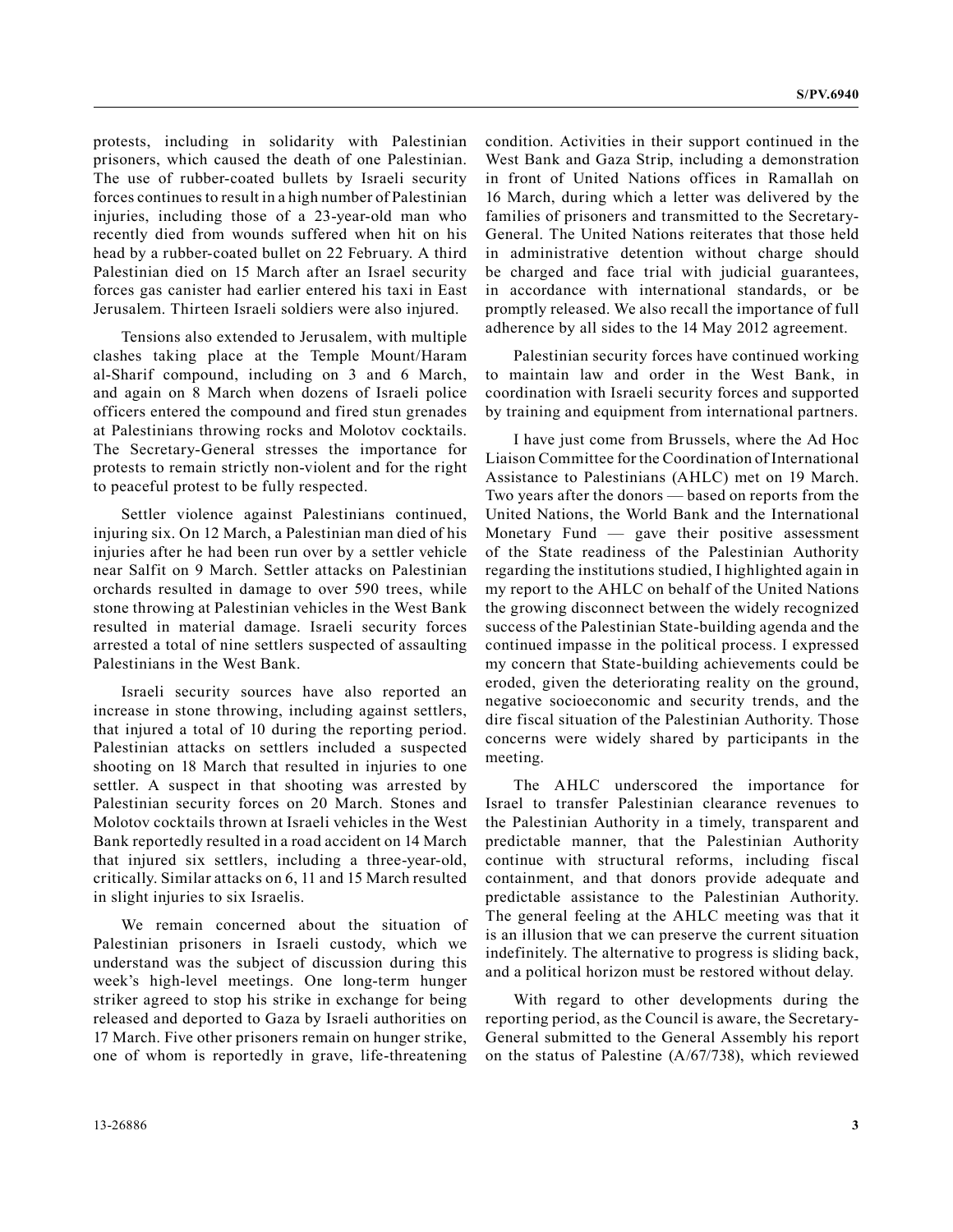progress made in the implementation of General Assembly resolution 67/19 of 29 November 2012.

I would also like to highlight the activities of Palestinian women's and human rights organizations in the West Bank and in Gaza to mark International Women's Day on 8 March. Numerous events called attention to the situation of Palestinian women and their demands, including an end of the occupation and the full realization of Palestinian statehood. Unfortunately, it was also in this reporting period that the United Nations Relief and Works Agency for Palestine Refugees in the Near East had to cancel the annual Gaza marathon because the de facto authorities would not permit the participation of women.

In Gaza, the reporting period saw a serious setback in the implementation of the ceasefire brokered on 21 November. On 21 March, rockets were fired from Gaza into Israel for the second time since the ceasefire. In reaction, Israel rescinded the extension of the fishing limit, bringing it back to three nautical miles, and restricted travel by Palestinians into and out of Gaza. It also closed the Kerem Shalom crossing, bringing the movement of goods to and from Gaza to a halt for the second time after the closure from 27 February to 3 March, following the previous rocket fired.

The United Nations condemned the firing, in line with our consistent position that rocket fire into civilian areas is completely unacceptable. We also urged Israel's continued restraint. It must be very clear to the parties to the understanding reached on 21 November that full adherence to its terms is required by all if work is to continue to solidify the calm, prevent the smuggling of weapons into Gaza, advance the lifting of the closure and have a chance to fully implement resolution 1860 (2009). The United Nations will continue to support Egypt's important efforts to restore and solidify the calm.

Israeli forces conducted five incursions into Gaza, and a total of six Palestinian civilians were injured by Israeli fire, mostly while attempting to approach the border fence.

There was no progress on Palestinian reconciliation efforts during the reporting period and no meetings between the sides. The Palestinian Central Elections Commission has announced that the updated voter register, including electors from Gaza, will be available on 10 April in spite of Israeli authorities not having authorized the transfer of registration forms from Gaza to Ramallah.

The situation in the Syrian Arab Republic has continued to worsen since the Council was briefed by Under-Secretary-General Feltman last month (see S/PV.6926) and by Under-Secretary-General Amos, High Commissioner Guterres and Special Representative Bangura. The continuing pursuit of a military victory by both sides, and their reckless disregard for civilian lives and their protection are of deep concern to the United Nations. Impunity is widespread; human suffering and destruction are pervasive.

As the Secretary-General has said repeatedly, the prospects for a political solution in the Syria will remain slim unless the parties abandon violence and instead commit to a political solution. Limited signals by the parties towards the possible start of a dialogue have so far not materialized. The opposition coalition has elected an interim Prime Minister and will participate in the upcoming summit of the League of Arab States in Doha.

A consensus position of the international community and a common position on the part of the Security Council are critical to a political settlement. Joint Special Representative Brahimi is working tirelessly to achieve that objective. He is counting on the Council's united and meaningful support to his efforts.

In the meantime, the United Nations is doing its utmost to respond to the tragic humanitarian consequences of the conflict, which continue to grow dramatically by the day. Nearly 1.2 million refugees from Syria are seeking safety in neighbouring countries. We are grateful for the generous hospitality shown towards these refugees by regional Governments, which face an increasingly heavy burden on their own economies.

Funding for our humanitarian efforts remains a challenge. Regrettably, only about 20 per cent of what was pledged during the Kuwait pledging conference on 30 January has been received thus far. We continue to appeal for those pledges to be translated into real commitments as soon as possible.

Last week, the Secretary-General announced his decision to conduct an investigation into the alleged use of chemical weapons in Syria. He acted on the request of the Syrian Government, which was soon followed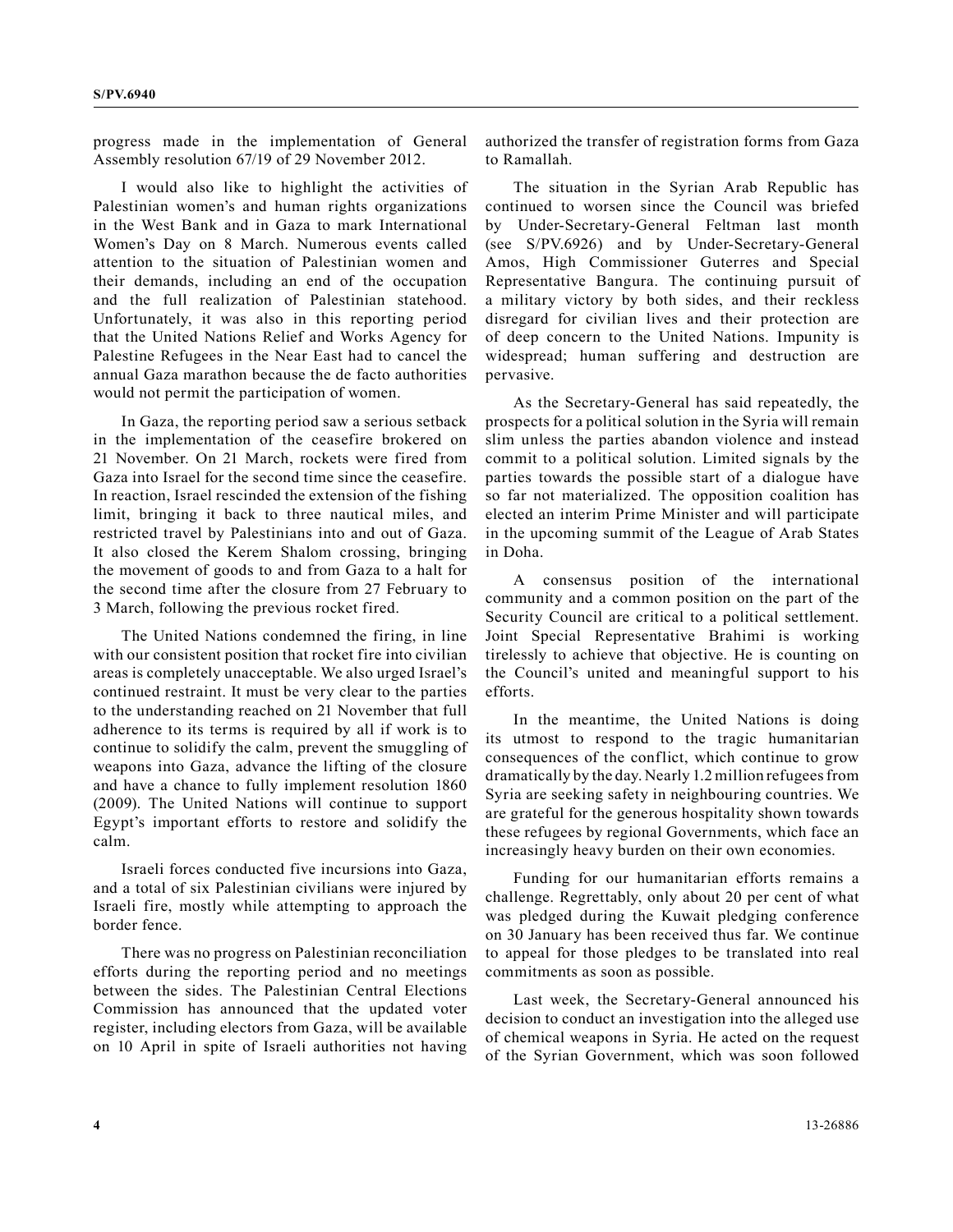by requests from the Governments of France and the United Kingdom. He believes that all allegations should be taken seriously. The Secretary-General responded promptly to the Governments concerned, formally informing them of his decision and seeking additional information pertaining to the incidents reported to facilitate the investigation. He also sent a letter to the President of the Security Council. He has been in close contact with the Organization for the Prohibition of Chemical Weapons and the World Health Organization. Both organizations have assured the Secretary-General of their full support. The terms of reference for the mission will soon be finalized.

The deteriorating situation in Syria has also affected significantly the United Nations Disengagement Observer Force (UNDOF) area of operation, with clashes between Government and opposition forces intensifying in recent days. The continued military activities in the area of separation have the potential to escalate the situation between Israel and the Syria and jeopardize the ceasefire between the two countries. There was a worrisome incident yesterday in that regard, as heavy machine gunfire from the Bravo side, which reached across the ceasefire line, was answered by the firing of an Israel Defense Forces missile into the area of limitation. UNDOF is still ascertaining the facts with both sides. The Department of Peacekeeping Operations will brief the Council in detail tomorrow on the situation in the Golan, including that most recent incident.

In Lebanon, the resignation of Prime Minister Mikati on 22 March has cast further uncertainty over the political process at a time of increased tensions across the country, most notably in Tripoli. The Secretary-General has called on all the parties in Lebanon to remain united behind the leadership of President Sleiman; to work together with the institutions of the State to maintain calm and stability; to respect Lebanon's policy of disassociation, consistent with their commitment in the Baabda Declaration; and to support the role of the Lebanese Armed Forces in sustaining national unity, sovereignty and security.

Let me recall that only 10 days ago, following the briefing by the Special Coordinator of the Secretary-General for Lebanon on 14 March, the Council clearly recognized the fragility of the situation in Lebanon, expressing deep concern at the impact of the Syrian crisis on the country's stability. Since then, there have been more security concerns.

First, on 17 March, four Sunni religious scholars were assaulted in Beirut. The attacks were widely condemned, and the Lebanese Armed Forces deployed to contain ensuing tensions. In the northern city of Tripoli, the Lebanese army deployed in force to contain renewed clashes since 20 March, which had left nine persons, including a Lebanese soldier, dead as of yesterday.

Secondly, on 18 March, Syrian helicopters were reported to have entered Lebanese airspace and fired rockets at two locations close to the north-eastern border town of Aarsal. There were no casualties. The Secretary-General expressed grave concern at the reported strikes, which President Sleiman condemned as an unacceptable violation of Lebanese sovereignty. The Syrian Government has denied the incident. On 21 March, there was a new report of a further rocket that was fired by a Syrian helicopter and landed in the same area. Also on 20 March, there were reports of Syrian shells landing on the outskirts of Al-Qasr in Lebanon's north-eastern region of Hermel.

Meanwhile, the situation in the United Nations Interim Force in Lebanon (UNIFIL) area of operations and along the Blue Line remained generally stable, but Israeli violations of Lebanese airspace continued at a high level. The total strength of the Lebanese army presence in UNIFIL's area of operation is now at approximately two brigades, following new redeployments out of the area to address security challenges elsewhere.

In that context, consultations on a new Government are expected to begin this week. The Secretary-General urges all concerned to engage positively with the President to agree on the way forward through dialogue, in accordance with Lebanon's constitutional requirements and in full respect for the democratic process. As called for by the Council, it remains important for Lebanon's continued stability that all parties make swift progress to ensure that parliamentary elections take place on a consensual basis within the legal and constitutional framework.

Allow me to conclude. We now have an opening to develop a serious and substantial political initiative to achieve the negotiated two-State solution that we all hope for and that will best serve the interests, rights and aspirations of Israelis and Palestinians alike. The months ahead will not be easy. Both sides will now have to demonstrate political will and determination to make